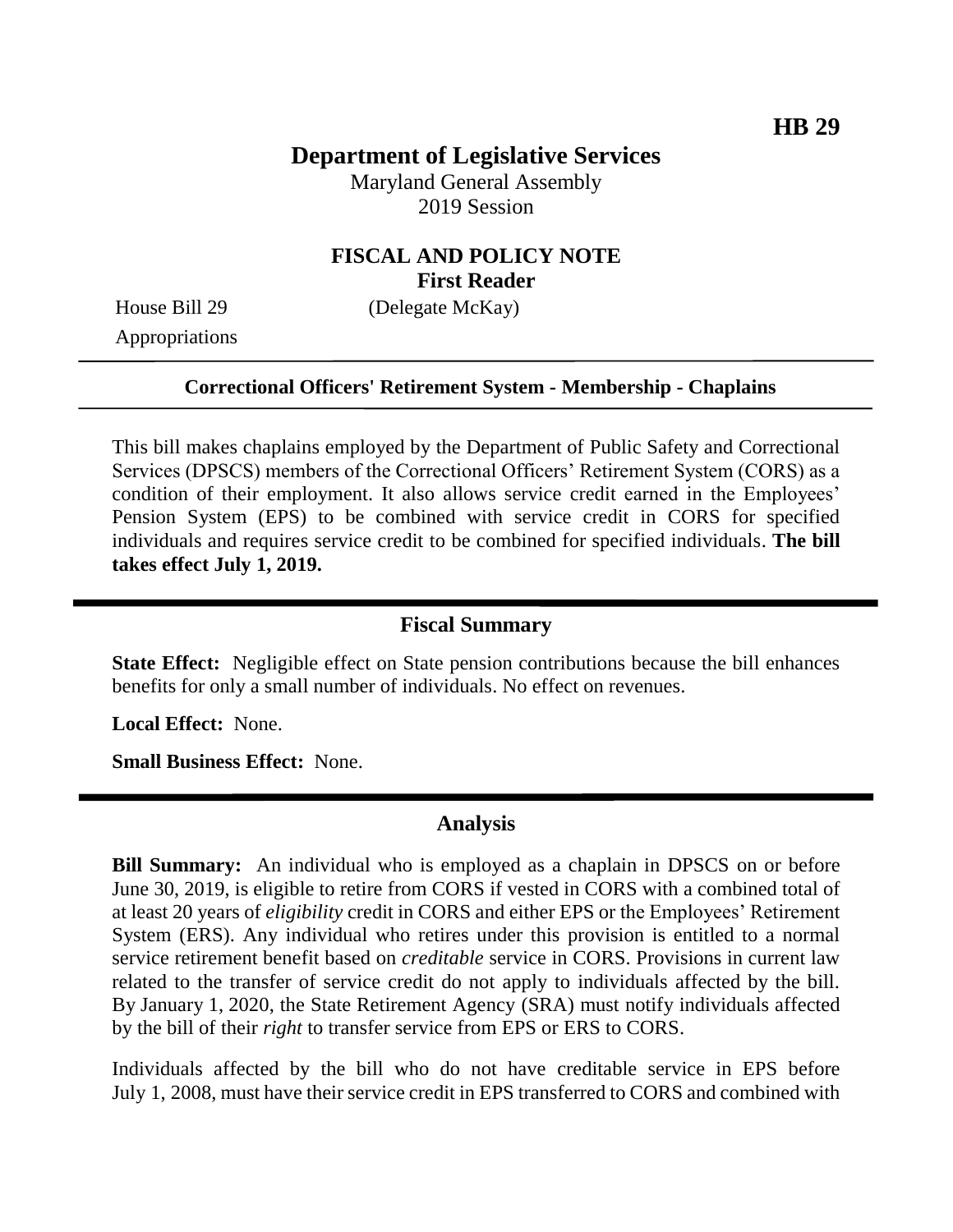future CORS service. If any of these individuals is granted an ordinary disability benefit, the Board of Trustees of the State Retirement and Pension System (SRPS) must calculate and pay the ordinary disability benefit that is greater under either CORS or EPS.

**Current Law/Background:** Based on data provided by DPSCS, the actuary has determined that the bill affects approximately 19 individuals currently employed as chaplains and an additional 5 vacant positions that are expected to be filled shortly.

Eligibility for CORS membership is limited to (1) correctional officers in the first six job classifications; (2) security attendants at the Clifton T. Perkins Hospital Center; (3) correctional dietary, maintenance, supply, and laundry officers; (4) designated employees of Maryland Correctional Enterprises; (5) certain local detention center officers; (6) specified correctional officers serving as security chiefs, facility administrators, assistant wardens, or wardens; (7) correctional case management specialists, supervisors, or managers; (8) parole and probation agents, supervisors, or regional administrators; (9) specified counselors, social workers, psychologists, recreation officers, and supervisory personnel within DPSCS; and (10) specified employees within the Department of Juvenile Services.

Although the bill applies to members of both ERS and EPS, membership data provided by DPSCS indicates that all affected members participate only in EPS (ERS was closed to new members in 1980); **Exhibit 1** shows the key provisions for CORS and EPS. As the exhibit shows, Chapter 110 of 2006 phased in a higher EPS employee contribution rate, from 2.0% in fiscal 2006 to 5.0% in fiscal 2009. Chapter 397 of 2011 made additional changes, raising the member contribution rate to 7.0% and reducing the benefit multiplier to 1.5% for members hired after June 30, 2011. Prior to July 1, 1998, EPS was noncontributory for most members.

Chapter 397 also raised the vesting requirement from 5 to 10 years for all members of SRPS hired on or after July 1, 2011. However, Chapters 608 and 609 of 2012 allow a member of any SRPS system who was a member on June 30, 2011, and who transfers into another SRPS system on or after July 1, 2011, without a break in employment (of more than 30 days) to be subject to the same requirements for the new system that were in effect on June 30, 2011. For the purposes of this bill, individuals who were members of EPS before July 1, 2011, and who transfer to CORS under the bill, require only 5 years (instead of 10) to vest in CORS. Individuals who joined EPS on or after July 1, 2011, and transfer under the bill will still need 10 years to vest in CORS.

"Eligibility service" means service credit that is recognized for determining eligibility for a retirement benefit. In general, a member of EPS receives one year of eligibility service credit for completing at least 500 hours of employment in a fiscal year. "Creditable service" is service credit that is recognized for computing a retirement benefit. In general, it equals eligibility service credit plus credit for unused sick leave.

HB 29/ Page 2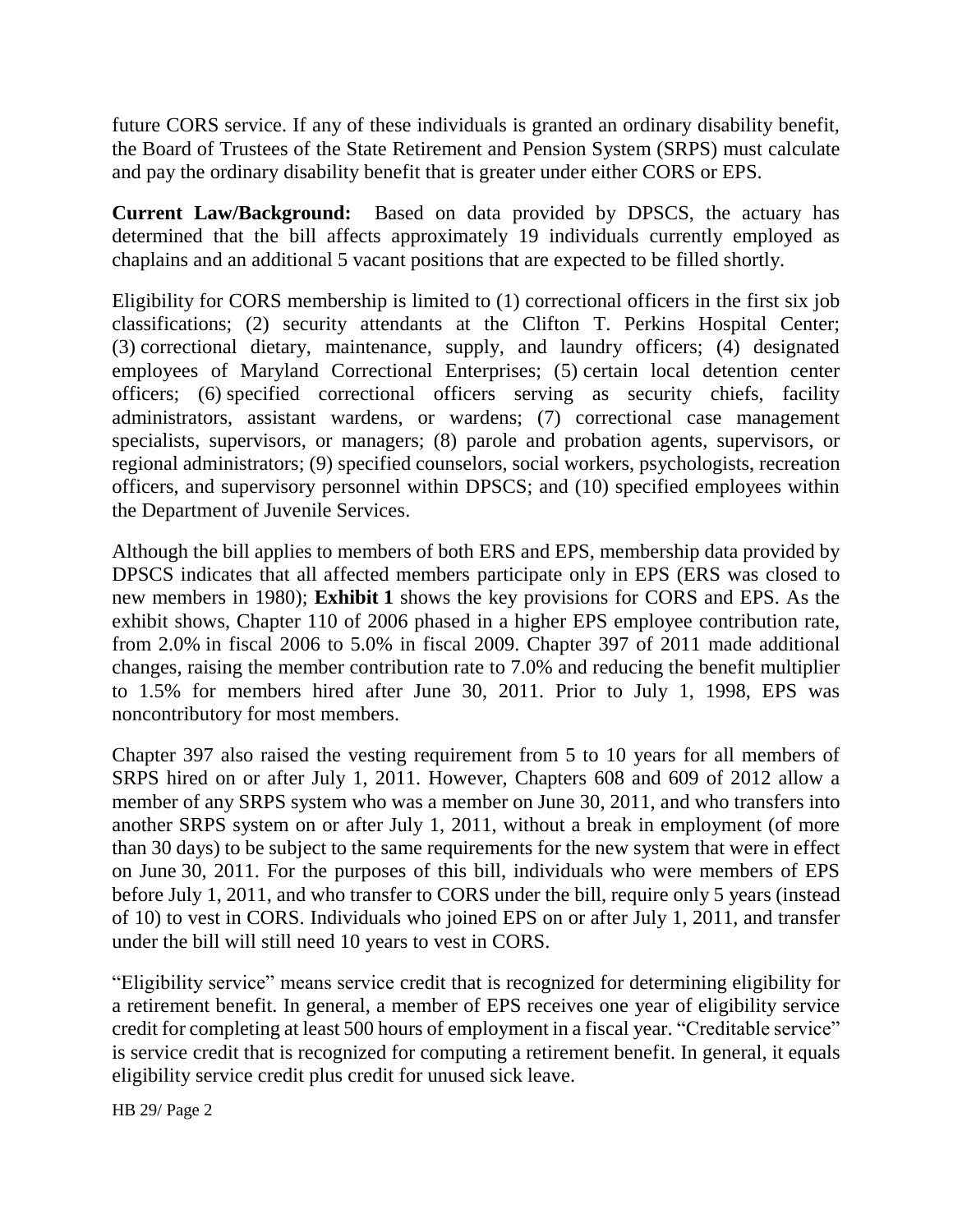|                                                         | <b>Employees' Pension System</b>                                                                                          |                           |                           |
|---------------------------------------------------------|---------------------------------------------------------------------------------------------------------------------------|---------------------------|---------------------------|
|                                                         | Hired Before July 1, 2011                                                                                                 | Hired After June 30, 2011 | <b>CORS</b>               |
| Normal Retirement Age                                   | $62^{1}$                                                                                                                  | $65^{2}$                  | $55^3$                    |
| <b>Years of Service for</b><br><b>Normal Retirement</b> | 30                                                                                                                        | Age and service add to 90 | 20                        |
| <b>Employee Contribution</b>                            | None prior to 1998<br>2.0% (1998-2006)<br>3.0% in 2007<br>4.0% in 2008<br>$5.0\%$ (2009-2011)<br>7.0% after June 30, 2011 | 7.0%                      | 5.0%                      |
| <b>Benefit Multiplier</b>                               | 1.8% (after 1998)<br>1.2% (before 1998)                                                                                   | 1.5%                      | $1.82\%$ of<br><b>AFC</b> |

**Exhibit 1 Pension Plan Provisions**

AFC: average final compensation CORS: Correctional Officers' Retirement System

<sup>1</sup>Retiree must have at least 5 years of service.

<sup>2</sup>Retiree must have at least 10 years of service.

<sup>3</sup>Retiree must have 5 years of service if hired before July 1, 2011; otherwise, retiree must have 10 years of service if hired on or after July 1, 2011.

Source: Maryland Annotated Code; State Personnel and Pensions Article

Title 37 of the State Personnel and Pensions Article governs transfers from EPS to another contributory pension system (like CORS). Under Title 37, a "new system" means the system into which the member is transferring service credit, and "previous system" means the system from which the individual is transferring. Members transferring creditable service from EPS to another contributory system must pay the member contribution rates in effect for the period of service covered by the transferred service credit, plus interest. They are also refunded any accumulated contributions in the previous system that are in excess of the member contributions required by the new system.

HB 29/ Page 3 Under the terms of Title 37, therefore, EPS members transferring creditable service to CORS have to pay the difference between the contribution rate paid to EPS, if any, and the 5.0% CORS contribution rate, plus interest, for any service credit earned prior to fiscal 2009, when the EPS member contribution rate was less than the 5.0% CORS contribution. For service credit earned prior to 1998, they likely must pay the full CORS